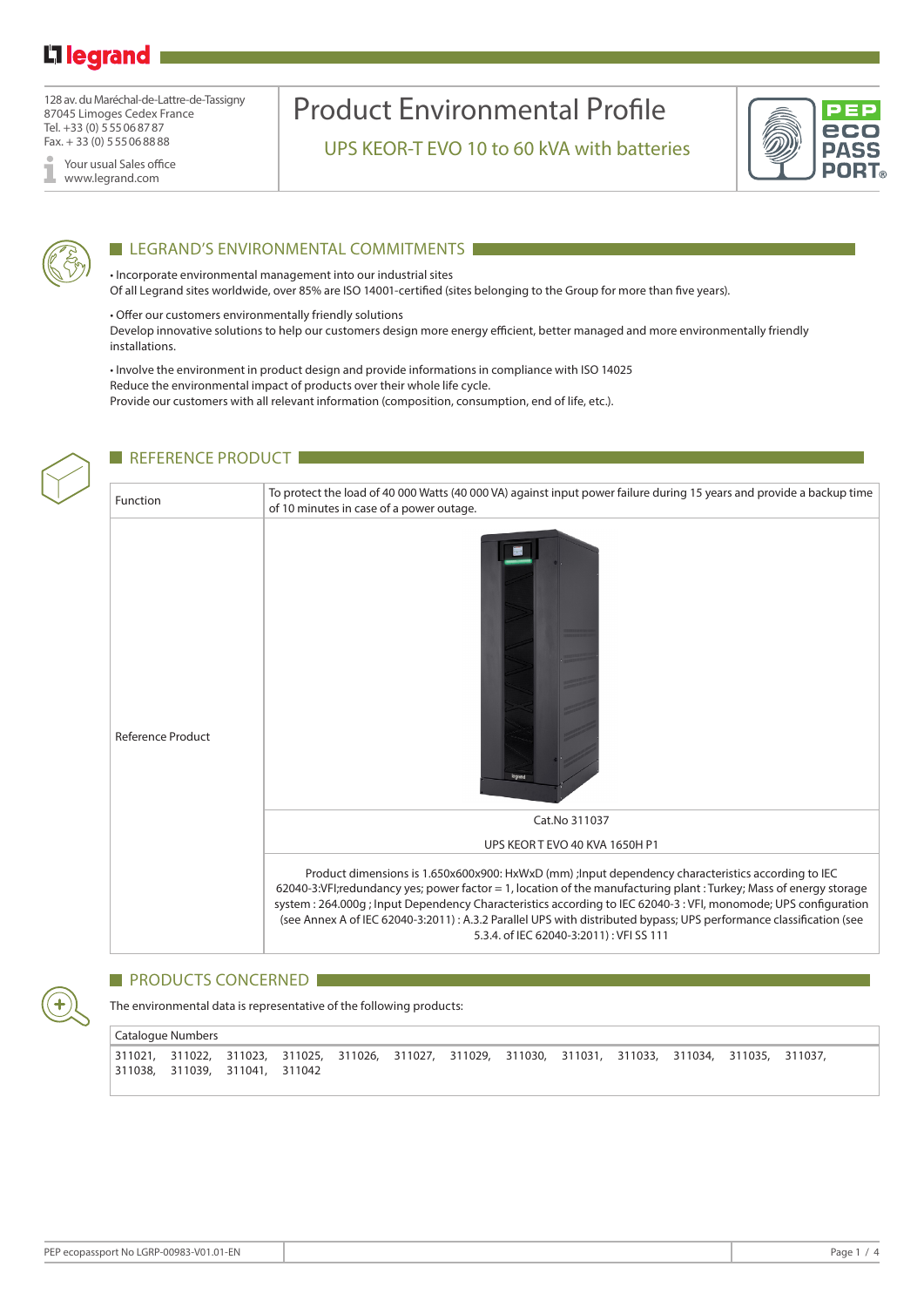128 av. du Maréchal-de-Lattre-de-Tassigny 87045 Limoges Cedex France Tel. +33 (0) 555068787 Fax. + 33 (0) 555068888

Your usual Sales office I www.legrand.com

## Product Environmental Profile

UPS KEOR-T EVO 10 to 60 kVA with batteries





### **CONSTITUENT MATERIALS**

This Reference Product contains no substances prohibited by the regulations applicable at the time of its introduction to the market. It respects the restrictions on use of hazardous substances as defined in the RoHS directive 2011/65/EU.

| Total weight of<br>Reference Product |           | 538 000g (with unit packaging) |           |                            |       |  |  |
|--------------------------------------|-----------|--------------------------------|-----------|----------------------------|-------|--|--|
|                                      |           |                                |           |                            |       |  |  |
| Plastics as % of weight              |           | Metals as % of weight          |           | Other as % of weight       |       |  |  |
| PA                                   | $1.0\%$   | Steel                          | 35.1%     | <b>Batteries</b>           | 48.9% |  |  |
| PBT                                  | $0.4\%$   | AI                             | 5.1%      | Electric cables            | 1.8%  |  |  |
| ABS                                  | 0.2%      | Copper alloys                  | 1.9%      | Others electric components | 1.3%  |  |  |
| others plastics                      | $< 0.1\%$ | Others metals                  | 0.6%      | <b>PWB</b>                 | 1.0%  |  |  |
| Various plastics                     | $< 0.1\%$ | Various metals                 | $< 0.1\%$ |                            |       |  |  |
|                                      |           | Packaging as % of weight       |           |                            |       |  |  |
| PE                                   | 0.1%      |                                |           | Wood                       | 2.2%  |  |  |
|                                      |           |                                |           | Paper                      | 0.5%  |  |  |
|                                      |           |                                |           |                            |       |  |  |
| <b>Total plastics</b>                | 1.8%      | <b>Total metals</b>            | 42.6%     | Total other and packaging  | 55.6% |  |  |

Estimated recycled material content: 42% by mass.



#### **MANUFACTURE**

This Reference Product comes from a site that have received ISO14001 certification.



#### **DISTRIBUTION**

Products are distributed from logistics centres located with a view to optimize transport efficiency. The Reference Product is therefore transported over an average distance of 780 km by road from our warehouse to the local point of distribution into the market in Europe.

Packaging is compliant with european directive 2004/12/EU concerning packaging and packaging waste. At their end of life, its recyclability rate is 92 % (in % of packaging weight).



#### **INSTALLATION**

For the installation of the product, only standard tools are needed.



### **USE**

Under normal conditions of use, this type of Product requires maintenance during the lifetime of the UPS : 2 AC&DC Capacitors of filtering, 3 Fan, 2 Power supply PCB, 2 batteries.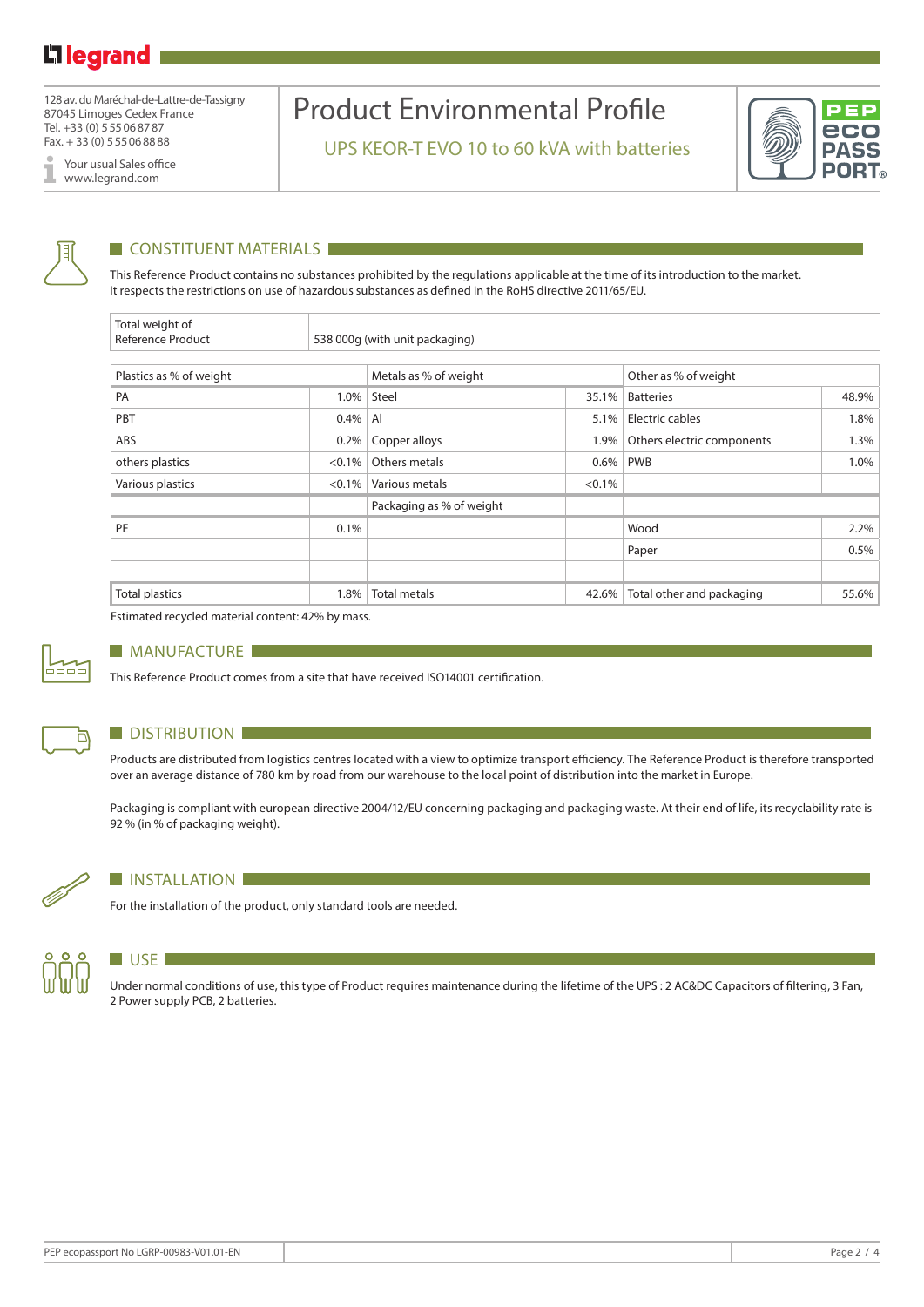## L<sub>legrand</sub>

128 av. du Maréchal-de-Lattre-de-Tassigny 87045 Limoges Cedex France Tel. +33 (0) 555068787 Fax. + 33 (0) 555068888

Your usual Sales office www.legrand.com

# Product Environmental Profile

UPS KEOR-T EVO 10 to 60 kVA with batteries





### END OF LIFE

The product end-of-life factors are taken into account during the design phase. Dismantling and sorting of components or materials is made as easy as possible with a view to recycling or failing that, another form of reuse. This product falls within the scope of the WEEE directive (2012/19/EU). Therefore it must be processed through local WEEE recycling/recovery channels.

• Components to process specifically :

In accordance with the stipulations of this directive, the following components must be extracted and processed via specific channels in compliance with the WEEE Directive 2012/19/EU : Electric cables : 9491 g,PWB > 10cm² : 5052 g, batteries\* : 264 000 g

(\*) Hazardous waste as defined by European Commission decision 2000/532/EU.

• Extended productor responsability :

The sale of this product is subject to a contribution to eco-organisations in each country responsible for managing end-of-life products in the field of application of the European Waste Electronic and Electrical Equipment Directive.

#### • Recyclability rate:

Calculated using the method described in technical report IEC/TR 62635, the recyclability rate of the product is estimated at 73%. This value is based on data collected from a technological channel operating on an industrial basis. It does not pre-validate the effective use of this channel for the end of life of this product.

Separated into:

- plastic materials (excluding packaging) : 2 %
- metal materials (excluding packaging) : 43 % - other materials (excluding packaging) : 25 %
- packaging (all types of materials) : 3 %
- 



#### **ENVIRONMENTAL IMPACTS**

The evaluation of environmental impacts examines the stages of the Reference Product life cycle: manufacturing, distribution, installation, use and end-of-life. It is representative from products marketed and used in Europe,in compliance with the local current standards

For each phase, the following modelling elements were taken in account:

| Manufacture                   | Materials and components of the product, all transport for the manufacturing, the packaging and the waste generated<br>by the manufacturing.                                                                                                                                                                                                                                                                                                                                                                                                                      |
|-------------------------------|-------------------------------------------------------------------------------------------------------------------------------------------------------------------------------------------------------------------------------------------------------------------------------------------------------------------------------------------------------------------------------------------------------------------------------------------------------------------------------------------------------------------------------------------------------------------|
| <b>Distribution</b>           | Transport between the last Group distribution centre and an average delivery point in the sales area.                                                                                                                                                                                                                                                                                                                                                                                                                                                             |
| Installation                  | The end of life of the packaging.                                                                                                                                                                                                                                                                                                                                                                                                                                                                                                                                 |
| Use                           | · Product category: product with output power P > 10000W, VFI, as described in PSR-0010-ed1.1-EN-2015 10 16<br>• Use scenario: for a 15 years working life, The average energy efficiency is 94.80 %. This modelling duration does not consti-<br>tute a minimum durability requirement. The methodology for the calculation of the electricity consumption is based on<br>Product Specification for Uninterruptible Power Supplies (UPSs), Eligibility Criteria Version 1.0. Input power factor is = 1.<br>• Energy model: Electricity Mix; Europe 27, year 2008 |
| End of life                   | The default end of life scenario maximizing the impacts.                                                                                                                                                                                                                                                                                                                                                                                                                                                                                                          |
| Software and<br>database used | EIME & database «CODDE-2018-11»                                                                                                                                                                                                                                                                                                                                                                                                                                                                                                                                   |